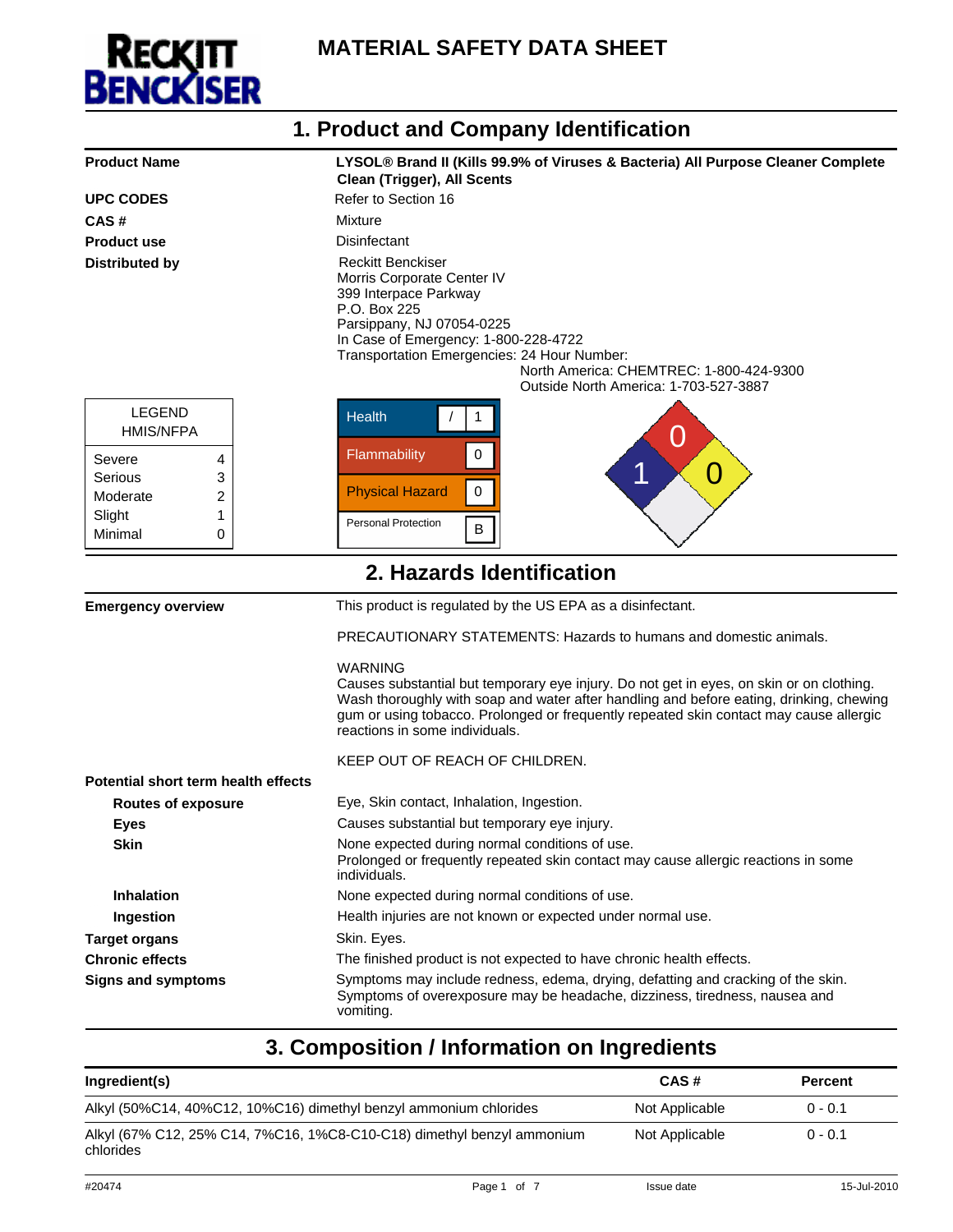|                                                 | <b>4. First Aid Measures</b>                                                                                                                                                                                                                                                                                                 |
|-------------------------------------------------|------------------------------------------------------------------------------------------------------------------------------------------------------------------------------------------------------------------------------------------------------------------------------------------------------------------------------|
| <b>First aid procedures</b>                     |                                                                                                                                                                                                                                                                                                                              |
| Eye contact                                     | Hold eye open and rinse slowly and gently with water for 15-20 minutes. Remove contact<br>lenses, if present, after the first 5 minutes, then continue rinsing eye. Call a poison<br>control center or doctor for treatment advice.                                                                                          |
| <b>Skin contact</b>                             | Wash off immediately with soap and plenty of water for at least 15 minutes while<br>removing all contaminated clothes and shoes.                                                                                                                                                                                             |
| <b>Inhalation</b>                               | Move to fresh air.                                                                                                                                                                                                                                                                                                           |
| Ingestion                                       | Rinse mouth with water. Do not induce vomiting. Never give anything by mouth to an<br>unconscious person. If symptoms persist, call a physician or Poison Control Centre<br>immediately.                                                                                                                                     |
| Notes to physician                              | Symptoms may be delayed. Treat patient symptomatically.                                                                                                                                                                                                                                                                      |
| <b>General advice</b>                           | If you feel unwell, seek medical advice (show the label where possible). Ensure that<br>medical personnel are aware of the material(s) involved, and take precautions to protect<br>themselves. Show this safety data sheet to the doctor in attendance. Avoid contact with<br>eyes and skin. Keep out of reach of children. |
|                                                 | 5. Fire Fighting Measures                                                                                                                                                                                                                                                                                                    |
| <b>Flammable properties</b>                     | Not flammable by OSHA criteria.                                                                                                                                                                                                                                                                                              |
| <b>Extinguishing media</b>                      |                                                                                                                                                                                                                                                                                                                              |
| Suitable extinguishing media                    | Water spray. Foam. Dry chemical. Carbon dioxide.                                                                                                                                                                                                                                                                             |
| Unsuitable extinguishing media                  | Not available                                                                                                                                                                                                                                                                                                                |
| <b>Protection of firefighters</b>               |                                                                                                                                                                                                                                                                                                                              |
| Specific hazards arising from<br>the chemical   | Not available                                                                                                                                                                                                                                                                                                                |
| <b>Protective equipment for</b><br>firefighters | Firefighters should wear full protective clothing including self contained breathing<br>apparatus.                                                                                                                                                                                                                           |
| <b>Hazardous combustion products</b>            | May include and are not limited to: Oxides of nitrogen. Oxides of carbon.                                                                                                                                                                                                                                                    |
| <b>Explosion data</b>                           |                                                                                                                                                                                                                                                                                                                              |
| Sensitivity to mechanical impact Not available  |                                                                                                                                                                                                                                                                                                                              |
| Sensitivity to static discharge                 | Not available                                                                                                                                                                                                                                                                                                                |
|                                                 | 6. Accidental Release Measures                                                                                                                                                                                                                                                                                               |
| <b>Personal precautions</b>                     | Keep unnecessary personnel away. Do not touch or walk through spilled material. Do not<br>touch damaged containers or spilled material unless wearing appropriate protective<br>clothing. Keep people away from and upwind of spill/leak.                                                                                    |

**Methods for containment** Stop leak if you can do so without risk. Prevent entry into waterways, sewers, basements or confined areas. **Methods for cleaning up** Before attempting clean up, refer to hazard data given above. Small spills may be absorbed with non-reactive absorbent and placed in suitable, covered, labelled

containers. Prevent large spills from entering sewers or waterways. Contact emergency services and supplier for advice. Never return spills in original containers for re-use.

#### **7. Handling and Storage**

**Handling** WARNING. Do not get this material in your eyes, on your skin, or on your clothing. Use good industrial hygiene practices in handling this material. Wear appropriate personal protective equipment when handling this product. Wash hands before breaks and immediately after handling the product. Remove and wash contaminated clothing before re-use. **Storage Store in areas inaccessible to small children. Keep securely closed. Refillable. Refill** trigger bottle only with this product. If not refilling, discard in trash or offer for recycle. Do not reuse this trigger for any other purpose. Keep in properly labelled containers. It is a violation of Federal law to use this product in a manner inconsistent with its labeling.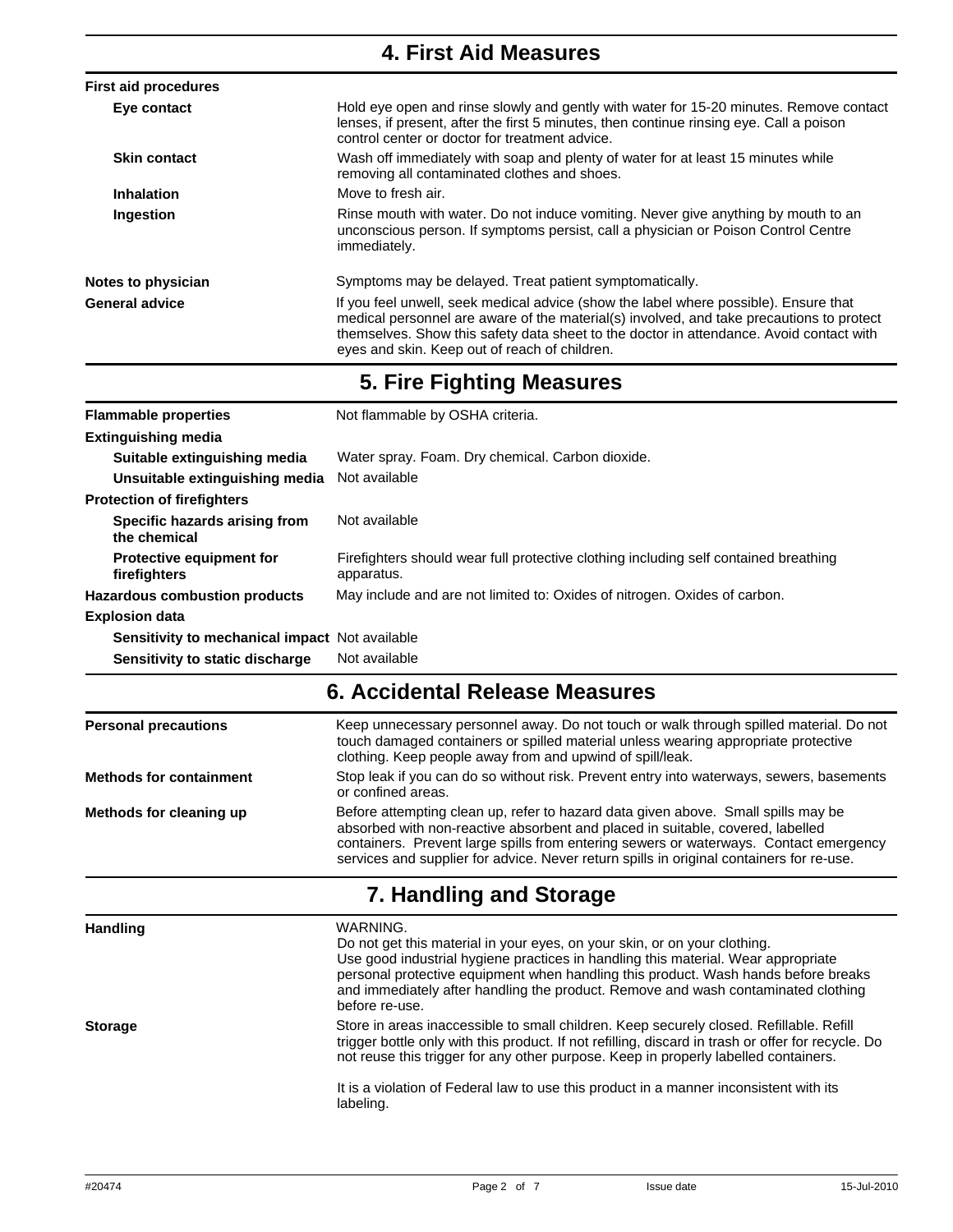## **8. Exposure Controls / Personal Protection**

| <b>Exposure limits</b>                                               |                                                                                                                                                                                                                                                |                                                                                                                                                                                                                                 |  |
|----------------------------------------------------------------------|------------------------------------------------------------------------------------------------------------------------------------------------------------------------------------------------------------------------------------------------|---------------------------------------------------------------------------------------------------------------------------------------------------------------------------------------------------------------------------------|--|
| Ingredient(s)                                                        |                                                                                                                                                                                                                                                | <b>Exposure Limits</b>                                                                                                                                                                                                          |  |
| Alkyl (50%C14, 40%C12, 10%C16) dimethyl benzyl<br>ammonium chlorides |                                                                                                                                                                                                                                                | <b>ACGIH-TLV</b><br>Not established                                                                                                                                                                                             |  |
|                                                                      |                                                                                                                                                                                                                                                | <b>OSHA-PEL</b>                                                                                                                                                                                                                 |  |
|                                                                      |                                                                                                                                                                                                                                                | Not established                                                                                                                                                                                                                 |  |
| Alkyl (67% C12, 25% C14, 7%C16, 1%C8-C10-C18)                        |                                                                                                                                                                                                                                                | <b>ACGIH-TLV</b>                                                                                                                                                                                                                |  |
| dimethyl benzyl ammonium chlorides                                   |                                                                                                                                                                                                                                                | Not established                                                                                                                                                                                                                 |  |
|                                                                      |                                                                                                                                                                                                                                                | <b>OSHA-PEL</b>                                                                                                                                                                                                                 |  |
|                                                                      |                                                                                                                                                                                                                                                | Not established                                                                                                                                                                                                                 |  |
| <b>Engineering controls</b>                                          | General ventilation normally adequate.                                                                                                                                                                                                         |                                                                                                                                                                                                                                 |  |
| Personal protective equipment                                        |                                                                                                                                                                                                                                                |                                                                                                                                                                                                                                 |  |
| Eye / face protection                                                | Safety glasses                                                                                                                                                                                                                                 | Emergency responders should wear full eye and face protection.                                                                                                                                                                  |  |
| <b>Hand protection</b>                                               | Impervious gloves.<br>Emergency responders should wear impermeable gloves.                                                                                                                                                                     |                                                                                                                                                                                                                                 |  |
| Skin and body protection                                             | As required by employer code.<br>Emergency responders should wear impermeable clothing and footwear when<br>responding to a situation where contact with the liquid is possible.                                                               |                                                                                                                                                                                                                                 |  |
| <b>Respiratory protection</b>                                        | No special requirements under normal use conditions.<br>Emergency responders should wear self-contained breathing apparatus (SCBA) to avoid<br>inhalation of vapours generated by this product during a spill or other clean-up<br>operations. |                                                                                                                                                                                                                                 |  |
| General hygiene considerations                                       | not eat or drink.                                                                                                                                                                                                                              | Handle in accordance with good industrial hygiene and safety practice. When using do<br>Washing with soap and water after use is recommended as good hygienic practice to<br>prevent possible eye irritation from hand contact. |  |

# **9. Physical and Chemical Properties**

| Appearance                                        | Clear.                          |
|---------------------------------------------------|---------------------------------|
| Color                                             | Various                         |
| Form                                              | aqueous solution                |
| Odor                                              | Various                         |
| Odor threshold                                    | Not available                   |
| <b>Physical state</b>                             | Liquid                          |
| рH                                                | $8.5 - 9.5$                     |
| <b>Freezing point</b>                             | Not available                   |
| <b>Boiling point</b>                              | Not available                   |
| Pour point                                        | Not available                   |
| <b>Evaporation rate</b>                           | Not available                   |
| <b>Flash point</b>                                | > 200 °F (> 93.33 °C) Tagliabue |
| <b>Auto-ignition temperature</b>                  | Not available                   |
| Flammability limits in air, lower, %<br>by volume | Not available                   |
| Flammability limits in air, upper, %<br>by volume | Not available                   |
| Vapor pressure                                    | Not available                   |
| Vapor density                                     | Not available                   |
| <b>Specific gravity</b>                           | 1.19 (Water = 1)                |
| Octanol/water coefficient                         | Not available                   |
| Solubility (H2O)                                  | Complete                        |
|                                                   |                                 |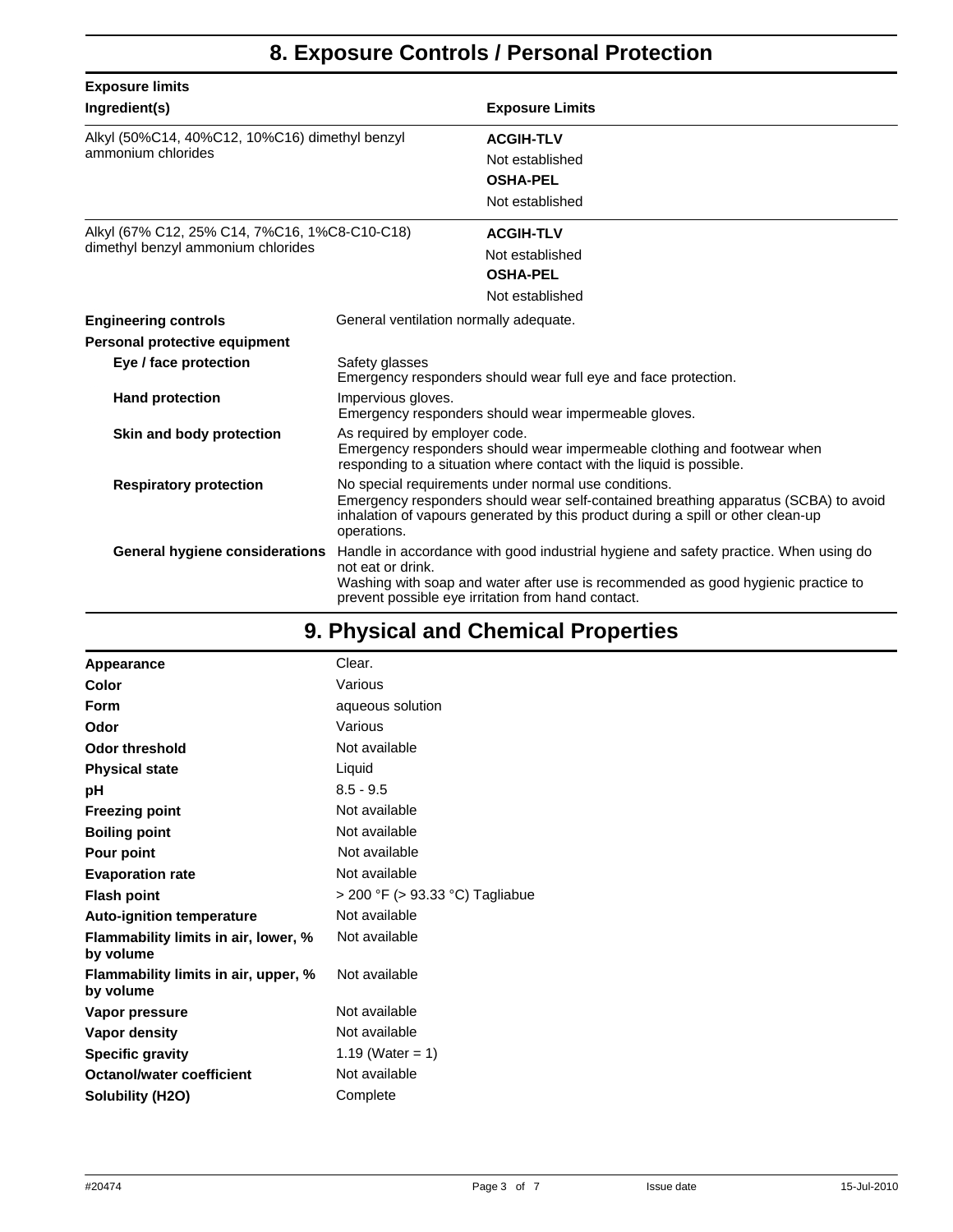## **10. Stability and Reactivity**

| <b>Chemical stability</b>                 | Stable under recommended storage conditions.                                                   |
|-------------------------------------------|------------------------------------------------------------------------------------------------|
| Conditions to avoid                       | DO NOT MIX WITH BLEACH or use in conjunction with other household products.<br>Excessive heat. |
| Incompatible materials                    | Acids, Oxidizers.                                                                              |
| <b>Hazardous decomposition products</b>   | May include and are not limited to: Oxides of nitrogen. Oxides of carbon.                      |
| <b>Possibility of hazardous reactions</b> | Hazardous polymerization does not occur.                                                       |

## **11. Toxicological Information**

| <b>Component analysis - LC50</b>                                                    |                                                                                                                                                      |                                              |  |
|-------------------------------------------------------------------------------------|------------------------------------------------------------------------------------------------------------------------------------------------------|----------------------------------------------|--|
| Ingredient(s)                                                                       |                                                                                                                                                      | <b>LC50</b>                                  |  |
| Alkyl (50%C14, 40%C12, 10%C16) dimethyl benzyl<br>ammonium chlorides                |                                                                                                                                                      | Not available                                |  |
| Alkyl (67% C12, 25% C14, 7%C16, 1%C8-C10-C18)<br>dimethyl benzyl ammonium chlorides |                                                                                                                                                      | Not available                                |  |
| <b>Component analysis - Oral LD50</b>                                               |                                                                                                                                                      |                                              |  |
| Ingredient(s)                                                                       |                                                                                                                                                      | <b>LD50</b>                                  |  |
| Alkyl (50%C14, 40%C12, 10%C16) dimethyl benzyl<br>ammonium chlorides                |                                                                                                                                                      | 426 mg/kg rat                                |  |
| Alkyl (67% C12, 25% C14, 7%C16, 1%C8-C10-C18)<br>dimethyl benzyl ammonium chlorides |                                                                                                                                                      | Not available                                |  |
| <b>Effects of acute exposure</b>                                                    |                                                                                                                                                      |                                              |  |
| Eye                                                                                 |                                                                                                                                                      | Causes substantial but temporary eye injury. |  |
| <b>Skin</b>                                                                         | None expected during normal conditions of use.<br>Prolonged or frequently repeated skin contact may cause allergic reactions in some<br>individuals. |                                              |  |
| <b>Inhalation</b>                                                                   | None expected during normal conditions of use.                                                                                                       |                                              |  |
| Ingestion                                                                           | Health injuries are not known or expected under normal use.                                                                                          |                                              |  |
| <b>Sensitization</b>                                                                | Prolonged or frequently repeated skin contact may cause allergic reactions in some<br>individuals.                                                   |                                              |  |
| <b>Chronic effects</b>                                                              | The finished product is not expected to have chronic health effects.                                                                                 |                                              |  |
| Carcinogenicity                                                                     | The finished product is not expected to have chronic health effects.                                                                                 |                                              |  |
| <b>Mutagenicity</b>                                                                 | The finished product is not expected to have chronic health effects.                                                                                 |                                              |  |
| <b>Reproductive effects</b>                                                         | The finished product is not expected to have chronic health effects.                                                                                 |                                              |  |
| <b>Teratogenicity</b>                                                               | The finished product is not expected to have chronic health effects.                                                                                 |                                              |  |
| <b>Synergistic Materials</b>                                                        | Not available                                                                                                                                        |                                              |  |

## **12. Ecological Information**

| <b>Ecotoxicity</b>                    | Not available |
|---------------------------------------|---------------|
| <b>Environmental effects</b>          | Not available |
| <b>Aquatic toxicity</b>               | Not available |
| Persistence / degradability           | Not available |
| <b>Bioaccumulation / accumulation</b> | Not available |
| <b>Partition coefficient</b>          | Not available |
| Mobility in environmental media       | Not available |
| <b>Chemical fate information</b>      | Not available |
|                                       |               |

# **13. Disposal Considerations**

| <b>Waste codes</b>                       | Not available                                                                                                                                              |
|------------------------------------------|------------------------------------------------------------------------------------------------------------------------------------------------------------|
| Disposal instructions                    | Dispose in accordance with all applicable regulations.<br>Do not reuse empty container. Rinse container and offer for recycling where facilities<br>exist. |
| Waste from residues / unused<br>products | Not available                                                                                                                                              |

space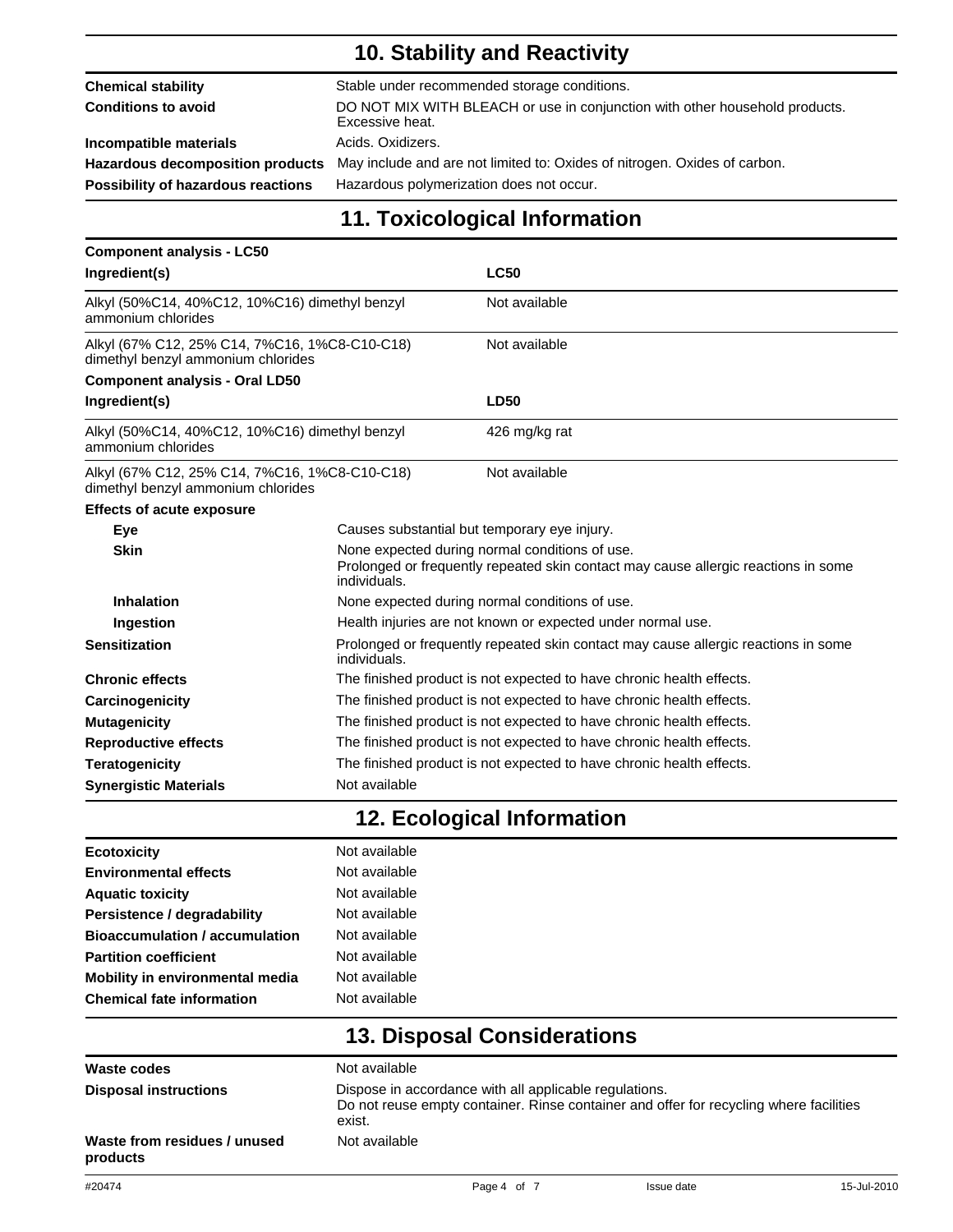## **14. Transport Information**

|                      | <b>U.S. Department of Transportation (DOT): Classification:</b> Not regulated |
|----------------------|-------------------------------------------------------------------------------|
| Proper shipping name | Not applicable                                                                |

| <b>U.S. DOT Hazard Class</b>  | Not applicable                   |
|-------------------------------|----------------------------------|
| <b>Subsidiary Risk</b>        | Not applicable                   |
| Packing group                 | Not applicable                   |
| DOT RQ (lbs)<br><b>ERG NO</b> | Not applicable<br>Not applicable |

**UN/ID N.o.** Not applicable

#### **Transportation of Dangerous Goods (TDG - Canada): Classification:** Not regulated

| <b>Proper shipping name</b> Not applicable |                |
|--------------------------------------------|----------------|
| Status                                     | Not applicable |
| Packing group                              | Not applicable |

#### **IMDG (Marine Transport): Classification:** Not regulated

| Proper shipping name    | Not applicable |  |
|-------------------------|----------------|--|
| Class                   | Not applicable |  |
| <b>Subsidiary Risk</b>  | Not applicable |  |
| Packing group           | Not applicable |  |
| <b>IMDG Page</b>        | Not applicable |  |
| <b>Marine pollutant</b> | Not applicable |  |
| <b>EMS</b>              | Not applicable |  |
| <b>MFAG</b>             | Not applicable |  |
| <b>Maximum Quantity</b> | Not applicable |  |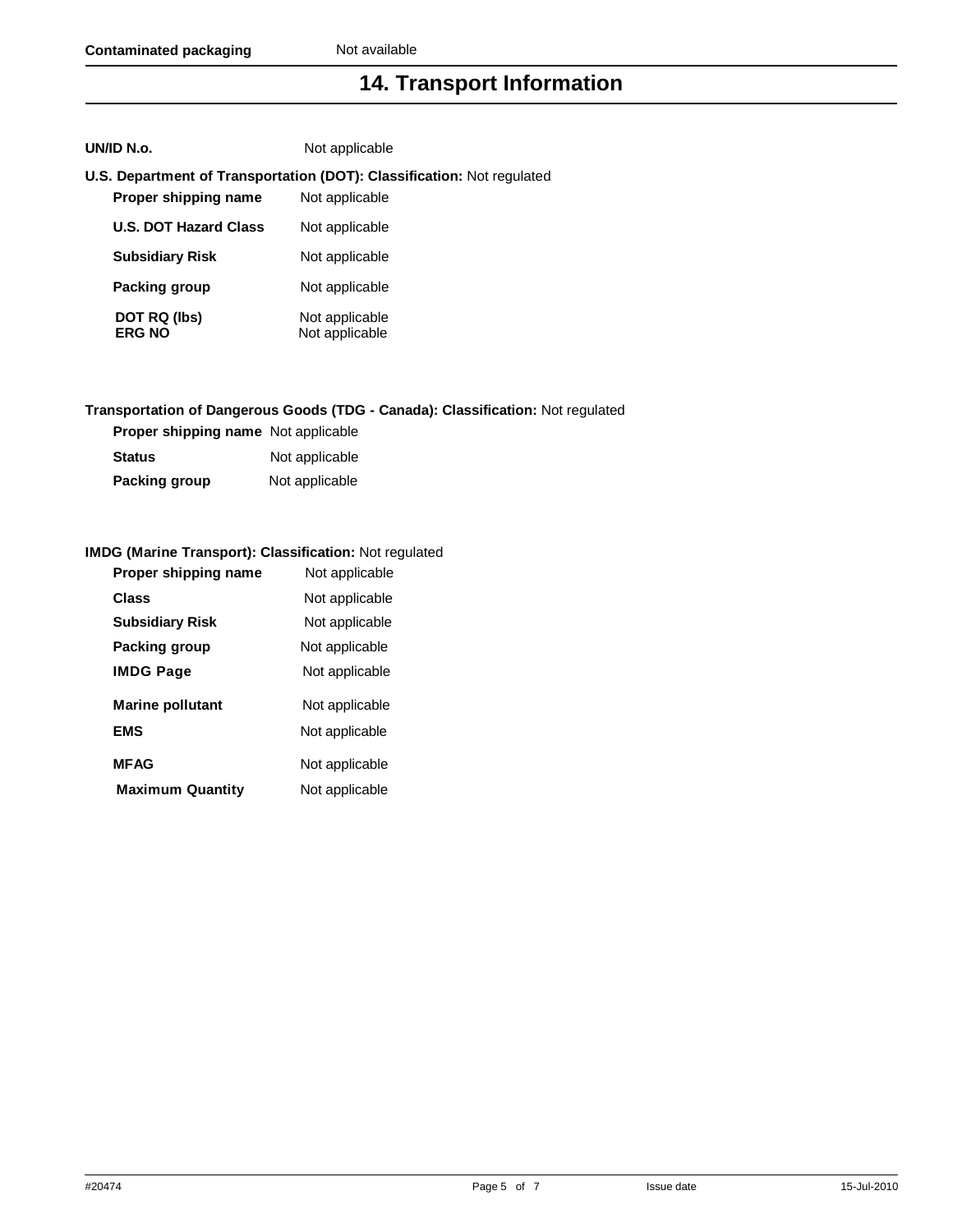**IATA/ICAO (Air): Classification: Not regulated** 

| Proper shipping name    | Not applicable |
|-------------------------|----------------|
| Class                   | Not applicable |
| <b>Subsidiary Risk:</b> | Not applicable |
| Packing group           | Not applicable |
| <b>Maximum Quantity</b> | Not applicable |

| 15. Regulatory Information                                  |                                                                                                                                                                         |                        |
|-------------------------------------------------------------|-------------------------------------------------------------------------------------------------------------------------------------------------------------------------|------------------------|
| <b>US Federal regulations</b>                               | This product is a "Hazardous Chemical" as defined by the OSHA Hazard Communication<br>Standard, 29 CFR 1910.1200.<br>CERCLA/SARA Hazardous Substances - Not applicable. |                        |
|                                                             | <b>Product Registration:</b> Registered with EPA, EPA Reg. No. 777-66                                                                                                   |                        |
| <b>Occupational Safety and Health Administration (OSHA)</b> |                                                                                                                                                                         |                        |
| 29 CFR 1910.1200 hazardous<br>chemical                      | Yes                                                                                                                                                                     |                        |
| <b>CERCLA (Superfund) reportable quantity</b>               |                                                                                                                                                                         |                        |
| None                                                        |                                                                                                                                                                         |                        |
| Superfund Amendments and Reauthorization Act of 1986 (SARA) |                                                                                                                                                                         |                        |
| <b>Hazard categories</b>                                    | Immediate Hazard - Yes<br>Delayed Hazard - No<br>Fire Hazard - No<br>Pressure Hazard - No<br>Reactivity Hazard - No                                                     |                        |
| Section 302 extremely<br>hazardous substance                | No                                                                                                                                                                      |                        |
| Section 311 hazardous chemical Yes                          |                                                                                                                                                                         |                        |
| <b>Clean Air Act (CAA)</b>                                  | Not available                                                                                                                                                           |                        |
| <b>Clean Water Act (CWA)</b>                                | Not available                                                                                                                                                           |                        |
| <b>State regulations</b>                                    | This product does not contain a chemical known to the State of California to cause<br>cancer, birth defects or other reproductive harm.                                 |                        |
| <b>Inventory status</b>                                     |                                                                                                                                                                         |                        |
| Country(s) or region                                        | Inventory name                                                                                                                                                          | On inventory (yes/no)* |
| United States & Puerto Rico                                 | Toxic Substances Control Act (TSCA) Inventory                                                                                                                           | Yes                    |
|                                                             | A "Yes" indicates that all components of this product comply with the inventory requirements administered by the governing country(s)                                   |                        |

#### **16. Other Information**

 $\overline{\phantom{a}}$ 

**Disclaimer This product should only be used as directed on the label and for the purpose intended.** To the best of our knowledge, the information contained herein is accurate. However, neither the above named supplier nor any of its subsidiaries assumes any liability whatsoever for the accuracy or completeness of the information contained herein. Final determination of suitability of any material is the sole responsibility of the user. All materials may present unknown hazards and should be used with caution. Although certain hazards are described herein, we cannot guarantee that these are the only hazards that exist.